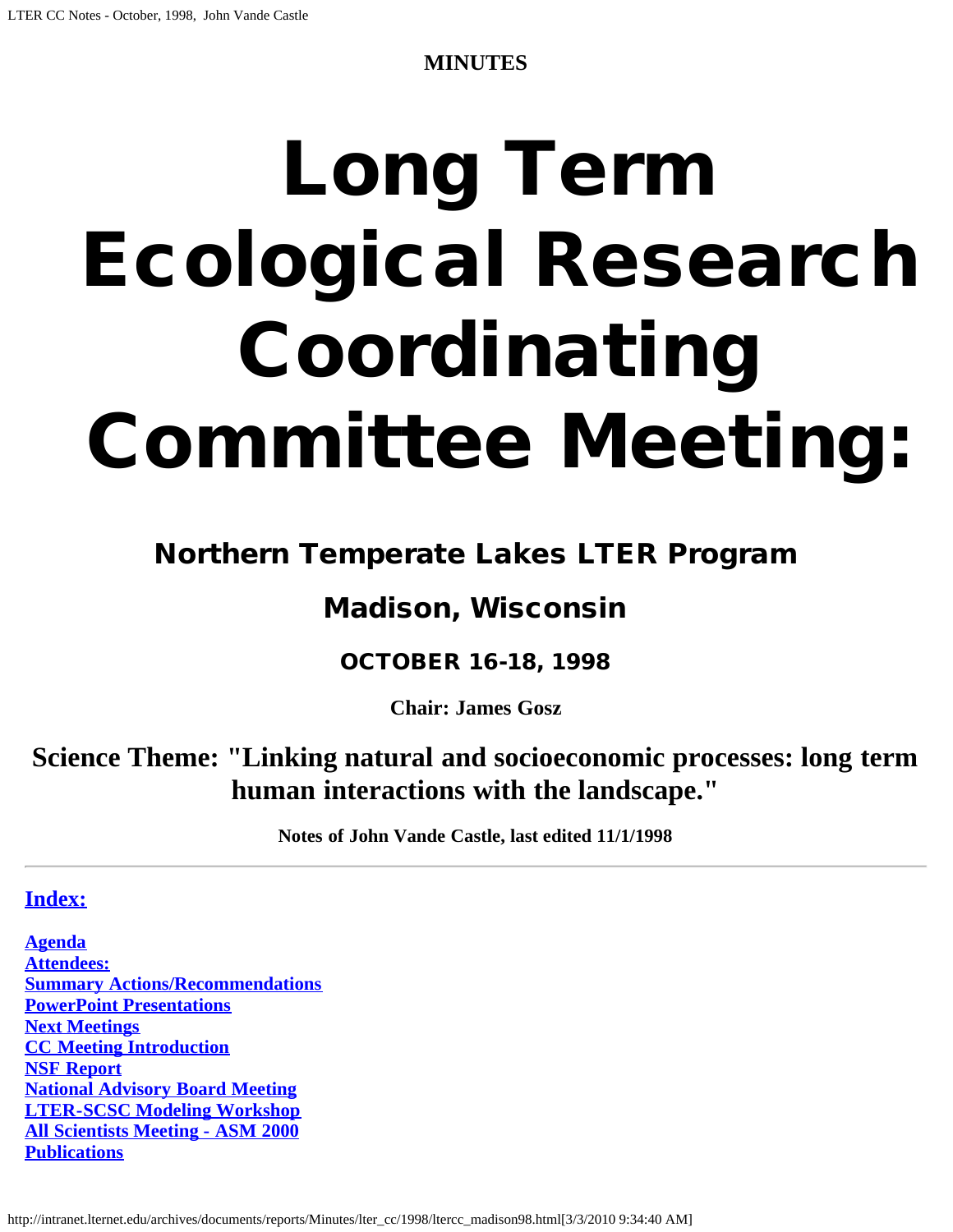**[Observatories](#page-3-3) [Network Discussion](#page-4-0) [LTER Visions](#page-4-1) [Climate Dynamics and Ecological Processes](#page-4-2) [LTER/ILTER Filming](#page-5-0) [Data Management Committee](#page-5-1) [Network Office Activities](#page-6-2) [International LTER](#page-6-3)**

# <span id="page-1-1"></span>**Summary Actions/Recommendations**

- **Standing Committee formed on Social/Economic Science Development in LTER**
- **Develop information to guide site proposals for potential competitions for Environmental Observatories; a) intensive measurement site, b) extensive/distributed measurement network. This would be the responsibility of Tech. Comm.**
- **All Scientist Meeting 2000; Work toward synthetic keynote talks in the morning, maximize workshop topics in afternoon and evenings, maximize roles/opportunities for student involvement.**
- **The Network Office can support planning activities for workshops developed for the All Scientists Meeting; organizers have the responsibility to develop workshops. Organizers encouraged to develop workshops in a variety of ways (e.g., include plenary talks, invite non-LTER participants, produce publications).**
- **Recommendation to NSF: keep supplement request opportunities broad; allow cross-site, REU, site infrastructure development; provide sufficient time to develop cross-site requests.**
- **An ILTER Publications Committee will be developed to facilitate ILTER synthesis volumes.**
- **Publication Committee will develop guidelines for site volumes based on experiences from current interactions with Oxford; will develop guidelines for ILTER efforts to consider.**
- **Recommendation to collaborate/participate with DIVERSITAS and the International Biodiversity Observing Year (IBOY).**
- **Develop web page for descriptions of social-economic research at LTER sites.**
- **Develop 1-2 page Science Stories based on e.g., site discoveries, science themes, core areas, cross-site research results, International collaborative research.**
- **Expand the Technology Committee to 1 representative per site and provide funding to allow meetings and report preparation.**
- **Data Managers will develop library of site capabilities in information management to facilitate proposal development by applicants for postdocs in bioinformatics in the LTER Network**
- **National Advisory Board:**
	- **Suggestions encouraged to increase the number and broaden the expertise of Board Members**
	- **National Advisory Board Information Need; survey request starting next week that will provide quantitative information on the status and progress since the last review by the Risser Committee**
- **Executive Committee Recommendation:**
	- **… involve more executive, coordinating committee, and LTER members in**

**representing LTER interests in meetings with other agencies, countries, etc.**

#### **Next Meetings:**

- **Spring CC Meeting Puerto Rico April 22,23**
- **Fall CC Meeting -Hubbard Brook -Oct. 1,2,3: "Disturbance and Recruitment Dynamics"**
- **No Spring CC meeting in 2000**
- **All-Scientists Meeting August 2000**

# <span id="page-1-0"></span>**PowerPoint Presentations:**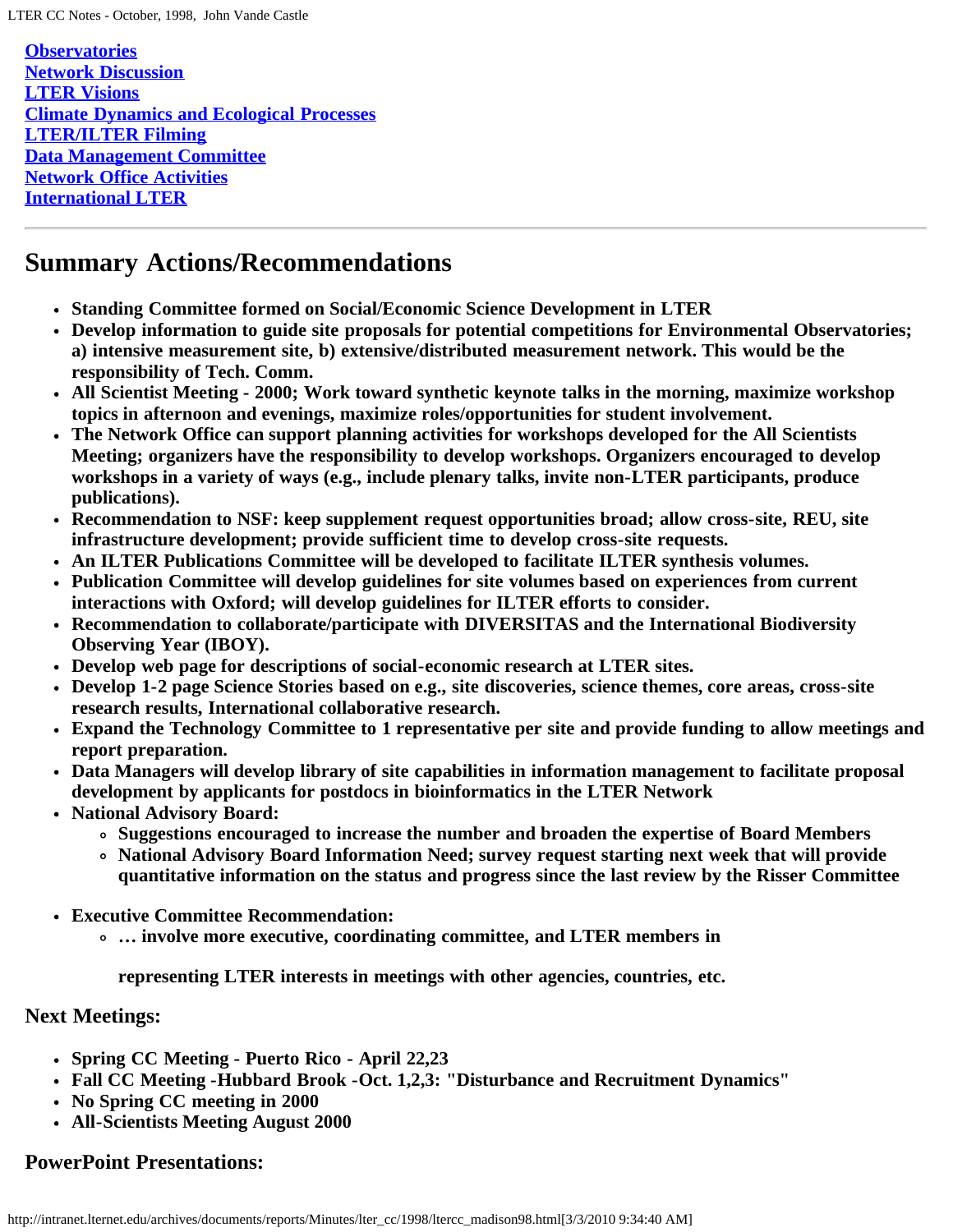- **James Gosz: [Meeting outline and Agenda](http://intranet.lternet.edu/archives/documents/reports/Minutes/lter_cc/1998/gosz_WisCCmtg/index.html)**
- **Robert Waide: [Network](http://intranet.lternet.edu/archives/documents/reports/Minutes/lter_cc/1998/waid_cc/index.html)**
- **John Vande Castle: [GT-NET Demonstration Project](http://intranet.lternet.edu/archives/documents/reports/Minutes/lter_cc/1998/jvc_Madison_cc_1998_GTNET/index.html)**
- **John Vande Castle: [Technology Committee](http://intranet.lternet.edu/archives/documents/reports/Minutes/lter_cc/1998/jvc_Madison_cc_1998_TECHCOM/index.html)**
- **John Porter: [Data Management Committee](http://intranet.lternet.edu/archives/documents/reports/Minutes/lter_cc/1998/porter_imrep98/index.html)**
- **Jess Zimmerman: [Puerto Rico/Hurricane Georges](http://intranet.lternet.edu/archives/documents/reports/Minutes/lter_cc/1998/zimmerman_georges-1998/index.html)**

## <span id="page-2-0"></span>**CC Meeting Introduction:**

John Magnuson welcomed the LTER CC to Madison and the North Temperate Lakes LTER. Introduction of participants around the room was made and Jim Gosz presented the revised agenda for the meetings.

# <span id="page-2-1"></span>**NSF Report:**

Bruce Hayden discussed current activities at the National Science Foundation. He described the future initiatives, in particular the "LEE"initiative. This initiative, Life and Earth's Environment will continue to support global change research and will also address biodiversity and ecosystem processes as well as focus on the human dimensions of environmental change. The LEE includes observatories for environmental research and two areas of interest and planning are related to biodiversity and microbial observatories. The observatory concept is in planning and development. While LTER are our type examples the capacities at such observatories need additional development. Help form the community in thinking about observatory capabilities is welcome. Short, 4-5 page white papers on the concept of observatories would be welcome. Call for proposals related to Microbial Observatories will be out from NSF this fall with proposals perhaps due early in 1999. He also talked about networking all of field biology and encouraged LTER to submit proposals to the next call for proposals to the Knowledge and Distributed Intelligence (KDI) to advance this networking goal. He also mentioned an announcement related to bioinformatics postdoctoral opportunities available at " <http://www.nsf.gov/cgi-bin/getpub?nsf98162/>". He suggested that the LTER IM group document what information technology (IT) resources are available within the LTER and ILTER network that could be available to postdocs. The network has long had a leadership position in IT and should continue in that leadership. Cross site approaches or a travel component could be part of the postdoctoral activities. Think new! The LTER community should be able to take advantage of the new initiatives because of its basic infrastructure. Distributed observatories (the networking all of field biology goal ) that are networked should be in an excellent position to compete for upcoming initiatives. LTER supplements may be possible depending the budget this year. Supplements are expected to be related to Teacher/Schoolyard activities, REU work, and possibly other activities that is still under discussion. The LTER CC expressed interest in cross-site activities, and Bruce suggested that discussions at the program director level (i.e. Scott Collins) would be the best place to communicate the ideas. He also mentioned Observatories are part of the LEE "method" of doing science, the community should watch for new observatory related activities.

# **National Advisory Board Meeting:**

Bob Waide discussed the upcoming (December) LTER National Advisory Board (NAB) meeting. Paul Risser, the NAB chair provided some suggestions on information needed. For preparation, LTER will need to accumulate data on LTER achievements - bullets, site statistics such as students, postdocs, interdisciplinary efforts, and cross-site publications. For the NAB meeting, a web page and presentations will be set up, and a dry run of the presentations will be made. Other NAB members include Anne Bartuska, Bill Heal, Jim Beach, Bob Robbins.

The basic agenda for the NAB meeting will include:

- NSF's vision for the LTER Network, presented by an NSF representative
- Achievements of the LTER Program
- LTER in the context of National Priorities
- Progress since the last 10 year Review
- Role of the Network Office
- Information Management and the Network Information System (NIS)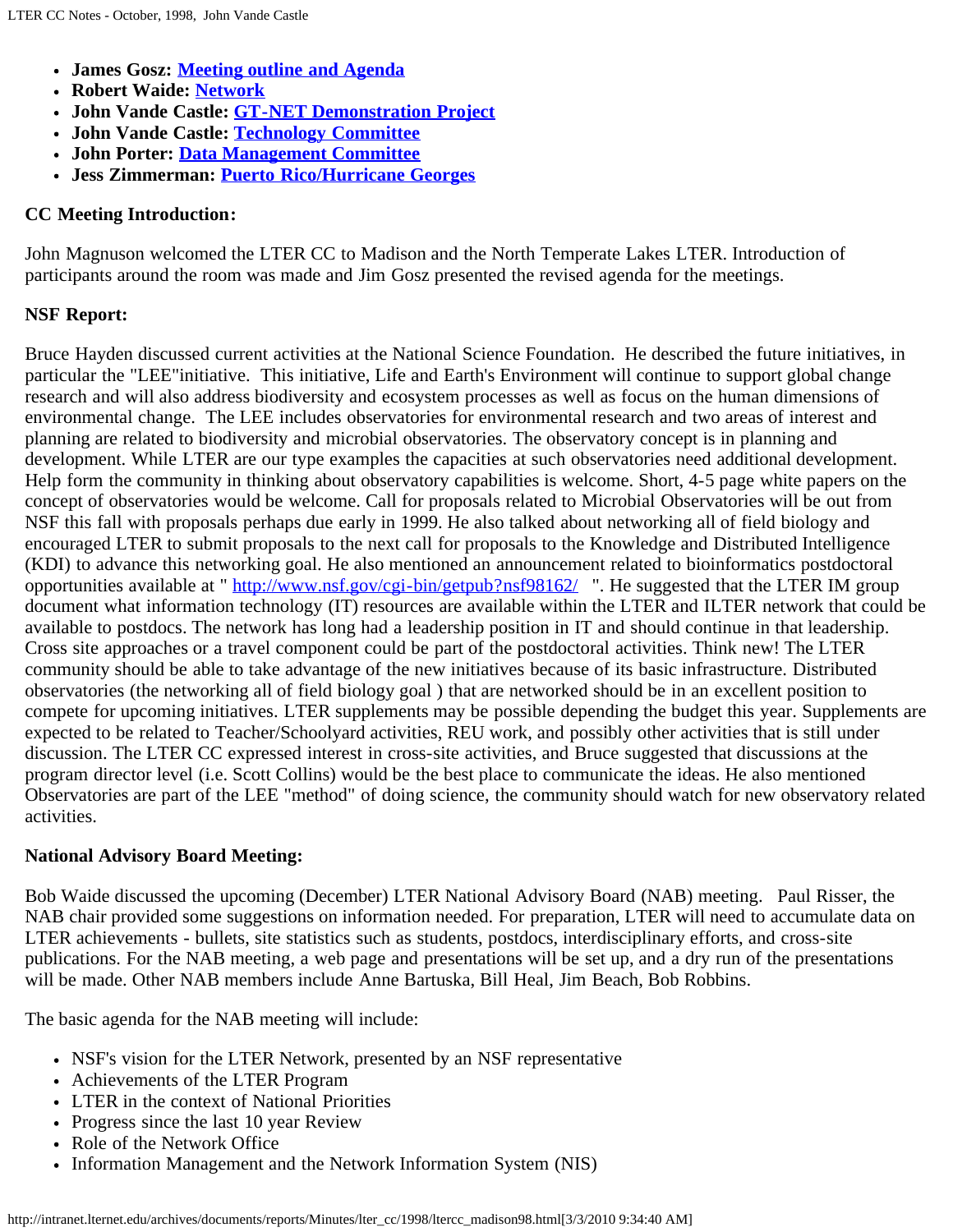- Cross-site and regionalization efforts
- Partnerships
- International LTER
- Visions for the Future observatories, education and socio-economic activities
- Open discussion

The afternoon of the second day will be used by the committee for report writing prior to their departure. Discussion involved increasing the size of the NAB and increasing the breadth of disciplines. Individuals were encouraged to submit additional names for consideration. The web page for the NAB meeting will be put up by November 15 with a packet of information sent to participants by November 22.

#### <span id="page-3-1"></span>**All Scientists Meeting - ASM 2000:**

Robert Parmenter provided a preliminary agenda for the planned LTER All Scientists Meeting. The LTER ASM 2000 will begin on Tuesday with ESA starting the following Sunday. ESA will provide seamless registration for both the LTER ASM and ESA, with 600 rooms blocked out for LTER.

Discussion by the CC suggested that plenty of time be available for workshops rather than simple paper sessions since this will be done at ESA. Shorter plenary talks would be useful in the mornings with potential for multiple papers on some days. Discussion encouraged maximizing the opportunities for workshops, interactions with other LTER scientists, non-LTER scientists and students. The vision for the meeting will be workshop and product oriented, new research directions, opportunities for students, and outreach to the broader community for increased collaborations. LTER scientists were encouraged to develop workshops. The LTER Network Office can help fund planning activities for these workshops.

The preliminary agenda will be placed on the LTER web page for feedback.

#### <span id="page-3-2"></span>**Publications:**

Phil Robertson presented information related to the Oxford publication series. The Konza publication is out and the process worked well. The Soils Methods synthesis is in the copy-edit state and should be published by the end of the year. A large number of sites have chapters and this information will be requested as information to present to the National Advisory Board. An outline or guideline template will be placed on the web for reference to sites wanting information on how to submit publications to Oxford. Jim Gosz mentioned that the LTER Executive Committee (EC), discussed use of the LTER Oxford series by Networks of the International LTER community. The CC discussed this and thought this was a good idea, with attention to quality control. The publications committee will discuss this further for general organization and provide guidance for these volumes to ILTER sites. It was recommended that a separate ILTER Publications Committee be established to work with countries that are interested in producing volumes to ensure an acceptable quality series.

#### <span id="page-3-0"></span>**LTER-SCSC Modeling Workshop:**

Robert Waide reported on new initiatives related to a workshop to be held December 15-18 at San Diego to investigate the use of SDSC facilities to advance LTER science. Resources include a co-funded person at SDSC, and an NPACI funded post-doc at the LTER Network Office with additional monies for workshops.

Goals include short-term, high impact activities in collaboration with the KDI proposal that has been funded between Univ. of Kansas and NCEAS with an interaction with the LTER Network Office. There will be focus on the development of longer term projects.

#### <span id="page-3-3"></span>**Observatories:**

John Hobbie reported on LTER activities related to Microbial Observatories. The synopsis of microbial work by LTER sites is on the web, and available for download at (http://www.lternet.edu/research/technology/microbial\_ecology). A white paper has been produced by the LTER microbial ecology committee and a presentation was made by the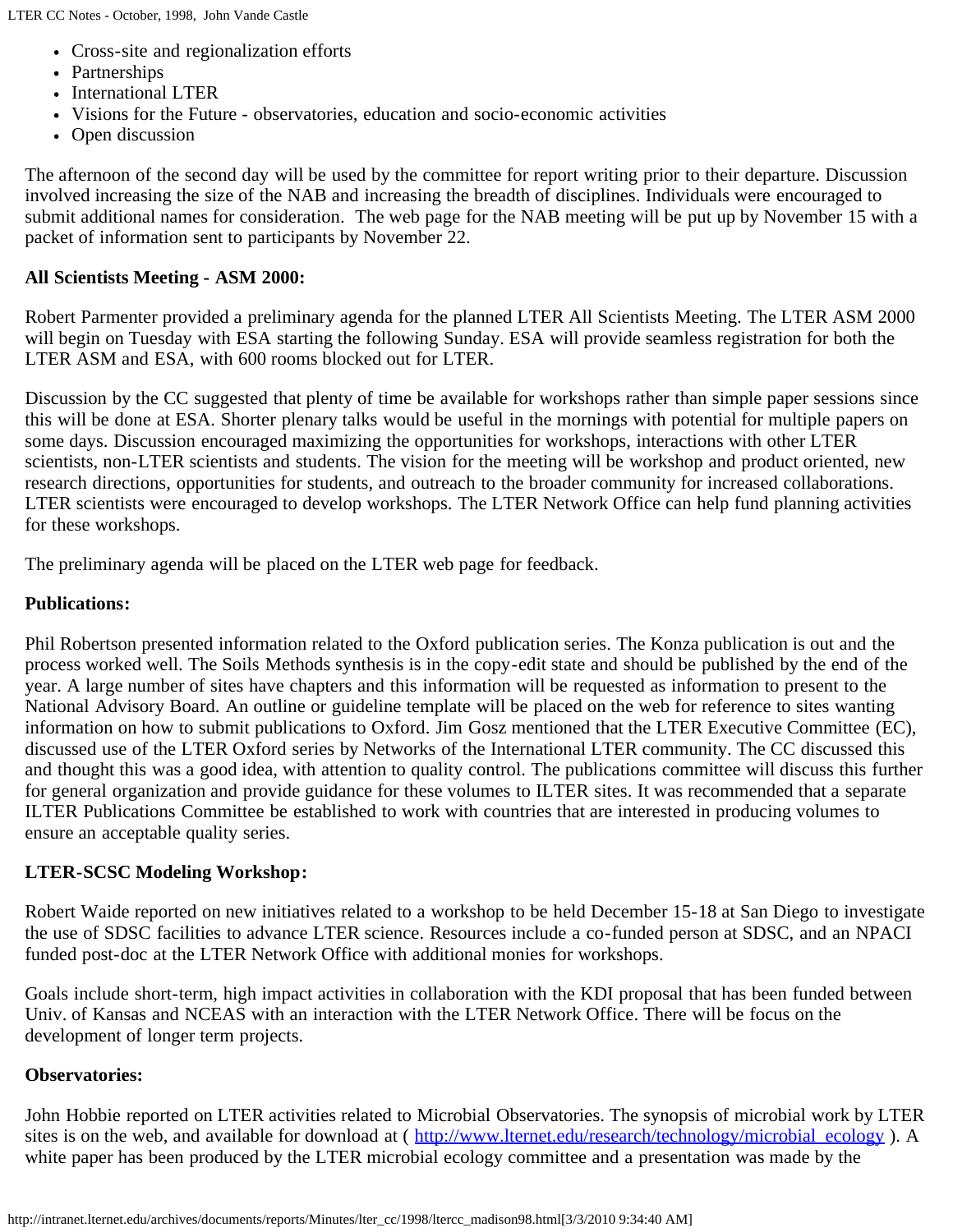LTER CC Notes - October, 1998, John Vande Castle

committee to NSF. An announcement related to potential funding for microbial observatories is expected from NSF-MCB (Molecular and Cellular Biology). It isn't yet known exactly what will be included in the announcement. The LTER white paper on this is available at

[http://www.lternet.edu/research/technology/microbial\\_ecology/lter\\_me\\_whitepaper.html.](http://www.lternet.edu/research/technology/microbial_ecology/lter_me_whitepaper.html)

Bruce Hayden presented information related to Biodiversity Observatories. A workshop was held in September related to this by NSF and the report is on the web at http://www.VCRLTER.virginia.edu/biodwrk98/. The web page report has a way to offer feedback related to the report and NSF welcomes information related to this activity. There will also be a follow-on workshop. The biodiversity observatory concept includes infrastructure development at LTER and field station sites and a separate support mechanism for those with taxonomic expertise to engage in repeated measures in space and time (within observatories and between observatories). Site infrastructure would include virtual survey grids, navigated by GPS and supported by data bases and GIS structures. A related activity, DIVERSITAS/IBOY is an international observatory effort that will be important to pay attention to. A draft paper to be submitted to BIOSCIENCE BY Hal Mooney was passed out, that reports on this activity.

There has not been a large amount of information related to an expanded capacity at environmental observatories like LTERs and technological expertise and information is still needed as basic planning information. The LTER network and its standing Technology Committee can be a big help in this area. Bruce Hayden suggested that new technologies or capabilities at environmental observatories be a work area for the committee. The concept is to be on top of and stay on top of new technologies that will improve our capacity for environmental observation. Hayden suggested that observatories would need both intensive observations at point on a landscape and extensive observation across the landscape. Focus on both spatially intensive and spatially extensive measurement systems will prove of value. The Technology Committee will focus on the information needed for these research efforts.

#### <span id="page-4-0"></span>**Network Discussion:**

Bob Waide led a discussion by the CC related to the LTER Network composition. Feedback from the LTER PI and the LTER EC suggested that recommendations by the previous LTER 10 Year Review are a good guideline. Future sites perhaps from the LMER or congressional mandate will bring the LTER Program to about 25 sites as recommended. Funding has been a limitation to the LTER science at individual sites and it was noted that the Risser report called for increased funding at sites as well as an expansion to 25 sites. Developing collaborations with other US agencies (network of networks) has not progressed to the degree called for in the previous review. Activities are ongoing to build those interactions with other agencies. The LTER EC put together a vision statement to be part of future discussion, which will be added to the LTER "VISIONS" web page currently under development at NET.

#### <span id="page-4-1"></span>**LTER Visions:**

Bob Waide presented information related to the need for information for planning purposes in the form of vision statements and documents. These will be placed on the LTER web page as planning documents to be used for future activities. The planning documents could be used by agencies including NSF. John Hobbie mentioned that similar information has been used by other groups. The vision statements could also be used as 1-2 page documents, both science stories and brochures that advertise the future scientific efforts of the LTER Network. The vision statements would be valuable for use at the December NAB meeting, and later for use by the LTER Executive Committee in discussions with NSF(e.g., the next LTER Executive Committee Meeting in Washington next February). The committee agreed unanimously to continue with the work.

#### <span id="page-4-2"></span>**Climate Dynamics and Ecological Processes:**

Ray Smith discussed LTER synthesis efforts from the previous workshop on climate dynamics. A committee has been formed to work up these efforts consisting of Glenn Juday, Ray Smith, John Magnuson, and David Greenland. The current web page related to this effort is on the PAL Webpage at:

<http://www.crseo.ucsb.edu/lter/projects/ecoclimagte98/>. Information was sent out to previously interested people but the committee has not received much feedback. The CC showed interest in this work and a suggestion was made to continue, including involvement of the LTER data management committee. The CC committee agreed unanimously to continue with the work.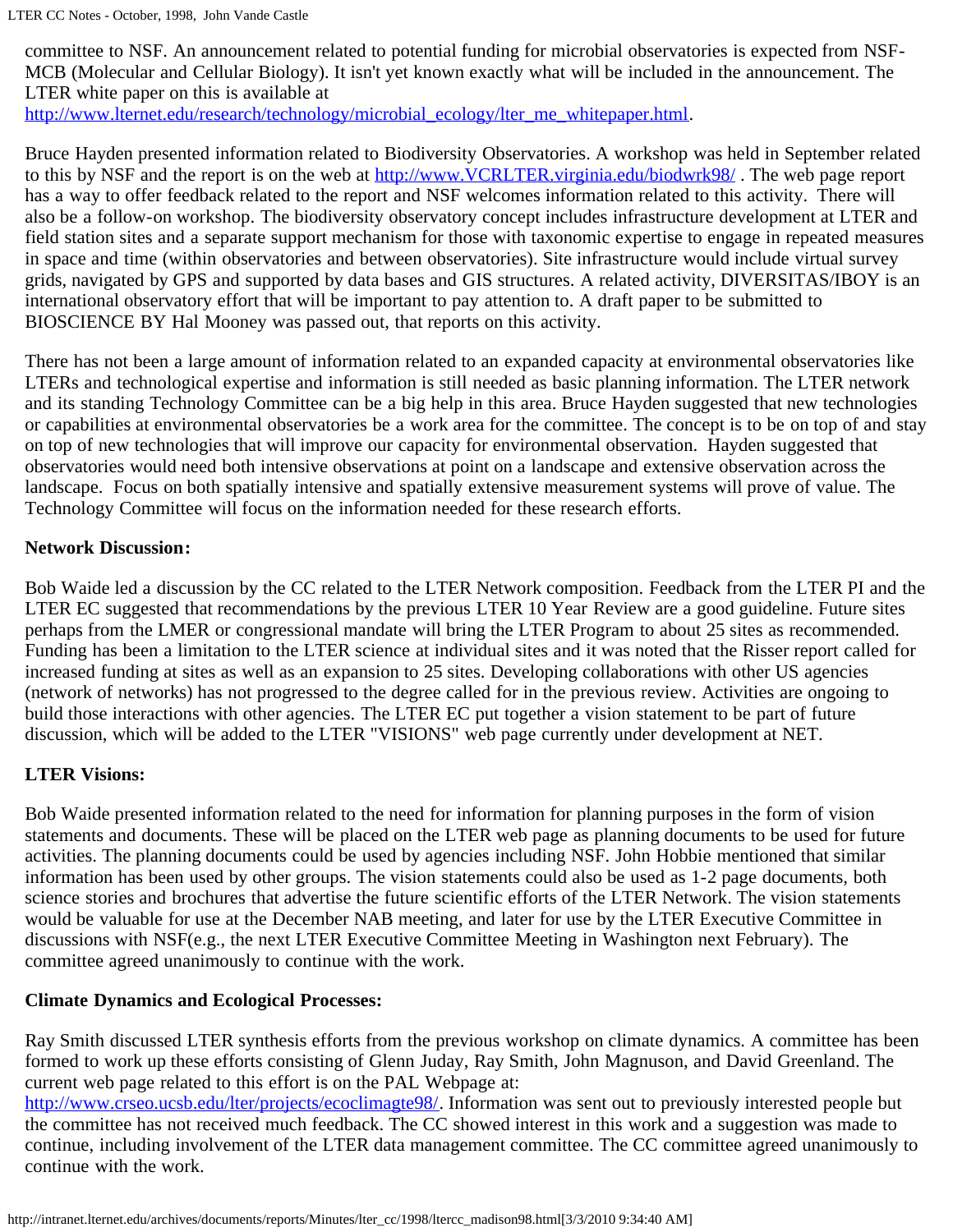#### <span id="page-5-0"></span>**LTER/ILTER Filming:**

Jonathan Swinchatt from John Dennis Productions described ongoing efforts to produce documentary videos for both the LTER and ILTER programs. Information regarding this activity was first presented at the previous LTER CC meeting at the Shortgrass Steppe LTER. He described the current activities to put together a full proposal for this activity to be funded by NSF and other sources. The proposal is for a series of television and video programs to be used for a variety of audiences. The primary products are broadscale broadcast products such as a 1 hour video that would highlight research and activities of the LTER program to be shown first at the Year 2000 All Scientists Meeting and later for more general television broadcast. A secondary product will be a short and more direct description of LTER to be used for more focused audiences such as NSF and other agency use. Additional products can be developed for educational uses.

#### **Education and LTER Schoolyard:**

Jim Gosz presented current information on past supplements for education activities and mentioned that it is possible that similar funds may be available in LTER supplements this year depending on the budget situation at NSF. A committee meeting/workshop consisting of representatives from 11 sites will be held next week that has a goal to develop a Network level program for K-12 and Schoolyard LTER efforts. The committee agreed unanimously to continue with the work.

#### **LTER Technology Committee:**

John Vande Castle presented information regarding the status of the current technology committee and a recommendation from the review panel of the LTER Network Office cooperative agreement that the Technology Committee be structured similar to the current data managers committee. This would allow a much more focused and intensive effort to identify current technologies used across the network, recommendations for technologies needed by the network, identification of new technologies that need to be developed to facilitate LTER research efforts. An amended motion was made for the formation of a committee with a representative from each site and a future organizational meeting supported by the Network Office. This motion was approved unanimously.

#### **LTER Student Committee:**

Greg Hoch showed the list of current graduate student representatives and requested information for updates if needed. The graduate student meeting at ESA was attended by about 40 students from 15 sites. A subcommittee has been formed to organize activities at the upcoming All Scientists meeting. The committee will develop ways to involve both graduate and undergraduate students at the meeting, such as helping with logistics, having the students present information in their intersite workshop and participate in the development of specific workshops. Christine French mentioned that the recent student LTER exchange to Taiwan was very successful and also requested that LTER PI's work to have their database records on current graduate students up to date. There was discussion that information passed to sites relative to graduate student interests and opportunities frequently was not getting to students. The rapid turnover of students at sites is a difficulty that can only be overcome by a more dedicated effort to keep the database current.

#### <span id="page-5-1"></span>**Data Management Committee:**

John Porter described current activities of the LTER data management group including work from this year's data management workshop. John's PowerPoint presentation can be accessed at "http://www.lternet.edu/~jporter/im98". The committee is currently focusing on the development of the LTER Information Management System (LTER IMS) which is described in detail within the 1998 LTER Data and Information Management Report to be placed on-line very soon. The current report is 47 pages long and is undergoing final edits. The committee requested a change in the governance procedure and funding for the committee operations. At this time the committee is made up of 1 member from each LTER site and the Network Office supports the meetings of the committee. The move of Dr. Susan Stafford to Colorado State University resulted in the potential loss of her services to the committee. It was moved to allow designated individuals such as Dr. Stafford to participate in the Data Manager's Committee as a full member and be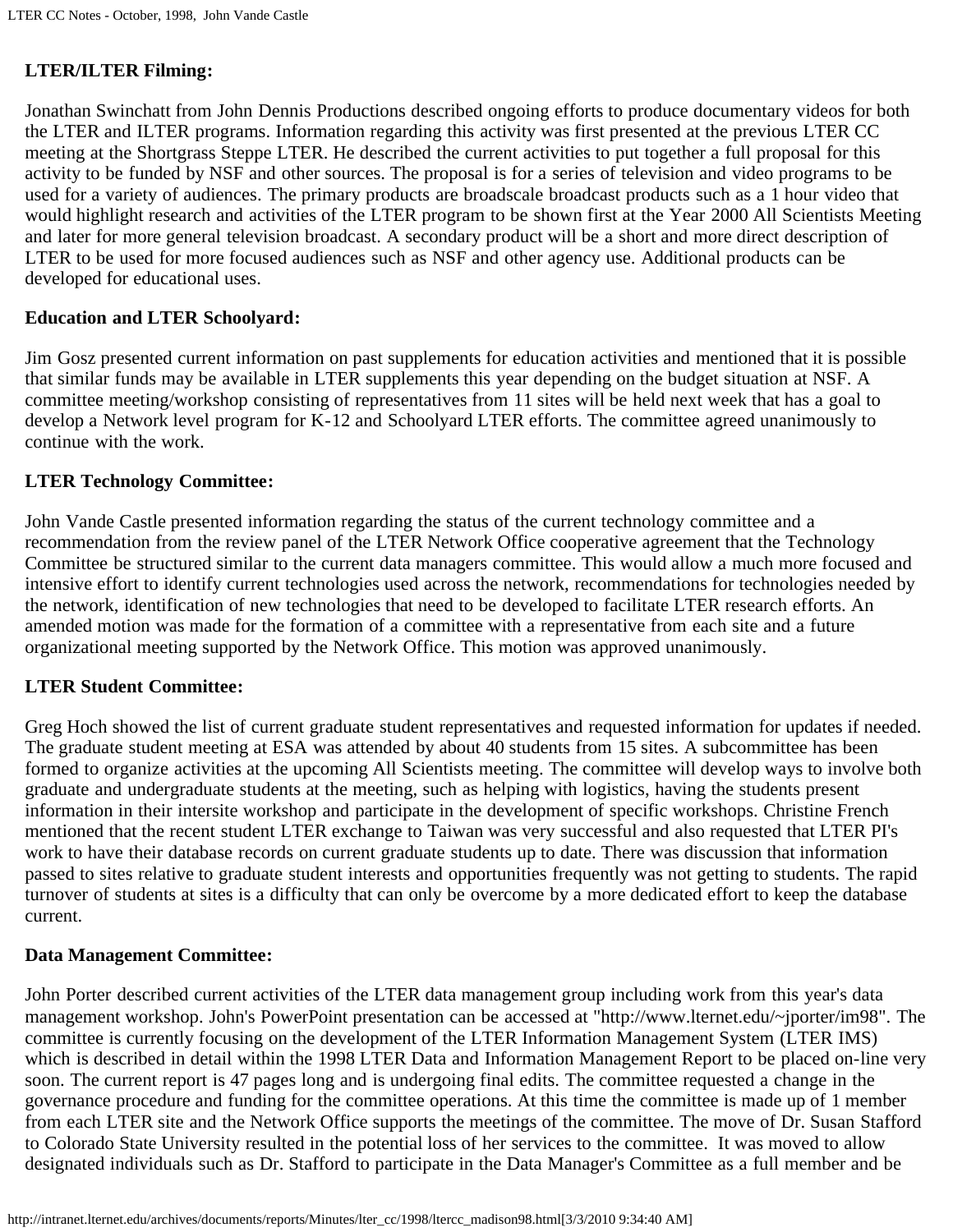supported for subsequent meetings. The motion passed.

# <span id="page-6-2"></span>**Network Office Activities:**

Bob Waide discussed current work at the LTER Network Office such as the preparation for the NAB meeting, web page revision, preparation of LTER publications including a new LTER brochure, ILTER report, and site brochures. He also gave a brief summary of ILTER and public relations activities that NET has carried out since the last CC meeting. A series of pending issues were presented, including: 1) revision of the KDI proposal, 2) mechanisms to identify products from the LTER science meetings, 3) need for greater participation by LTER scientists in activities such as ILTER, 4) the development of generic LTER and ILTER PowerPoint presentations, and 5) the need for site PIs to be responsive when asked for information for the upcoming NAB meeting.

# <span id="page-6-3"></span>**International LTER:**

Jim Gosz and Christine French presented information on recent international LTER efforts. The 1998 ILTER symposium at INTECOL was described, and information related to this will be updated on the ILTER web pages ([http://www.ilternet.edu/.](http://www.ilternet.edu/) The recent expansion of the number of Networks, Countries and Sites was also emphasized. The ILTER Network of sites, now numbering over 200 is larger than recommended by the Risser Report attesting to the value of the LTER concept at the international level. There now are numerous opportunities to develop collaborative/cross-site research efforts, lead various activities such as the development of regional activities in different parts of the world, develop training activities and student exchanges. The NSF, Executive Committee and others have strongly recommended that more people in the LTER Network become involved in these outreach activities in general. They occur at the national level (e.g., across agencies) and international level (across national boundaries). These activities are recognized as very important at all levels in NSF (see PowerPoint slide on the views from different levels in NSF).

## <span id="page-6-1"></span>**Attendees:**

**AND-** ARTHUR MCKEE, BRUCE SHINDLER, MARK E. HARMON, **AND/NWT,** DAVID GREENLAND, **ARC**-GUS SHAVER, **BES**- STEWARD PICKETT, J. MORGAN GROVE, **BNZ**- TERRY CHAPIN, TRISH WURTZ, **CAP**- CHARLES L. REDMAN, ELIZABETH K. BURNS, NANCY B. GRIMM, **CDR**- JOHANNES (JEAN) KNOPS, SHAHID NAEEM, **CWT-** DAVID NEWMAN, TED GRAGSON, **HBR**- STEVEN HAMBURG, **HFR**-DAVID FOSTER, DEBORAH LAWRENCE, **JRN-** LAURA HUENNEKE, **KBS-** CHRISTOPHER VANDERPOOL, CRAIG HARRIS, PHIL ROBERTSON, **KNZ-** GREG HOCH, JOHN BLAIR, **LUQ**- JESS K. ZIMMERMAN, **MCM**- BERRY LYONS, **NET-** JOHN VANDE CASTLE, ROBERT B. WAIDE, JAMES GOSZ, **NSF-**BRUCE HAYDEN, CHRISTINE FRENCH, **NTL**- STEVE CARPENTER, TIM KRATZ, JOHN MAGNUSON, TOM FROST, **NWT**- TIM SEASTEDT, **PAL-** BILL FRASER, RAYMOND C. SMITH, **PIE -** CHARLES S. HOPKINSON, **SEV**-ROBERT R. PARMENTER, **SGS-** INGRID BURKE, MYRON GUTMANN, **VCR** DON YOUNG, JOHN PORTER , **Dennis Productions**- JONATHAN SWINCHATT

## <span id="page-6-0"></span>**Agenda**

**Thursday, October 15 - LTER Executive Committee Meeting**

**Friday, Oct. 16 - Agenda: LTER CC Business Meeting**

**8:00 Welcome and Logistics (Magnuson)**

**8:15 NSF Report (Hayden)**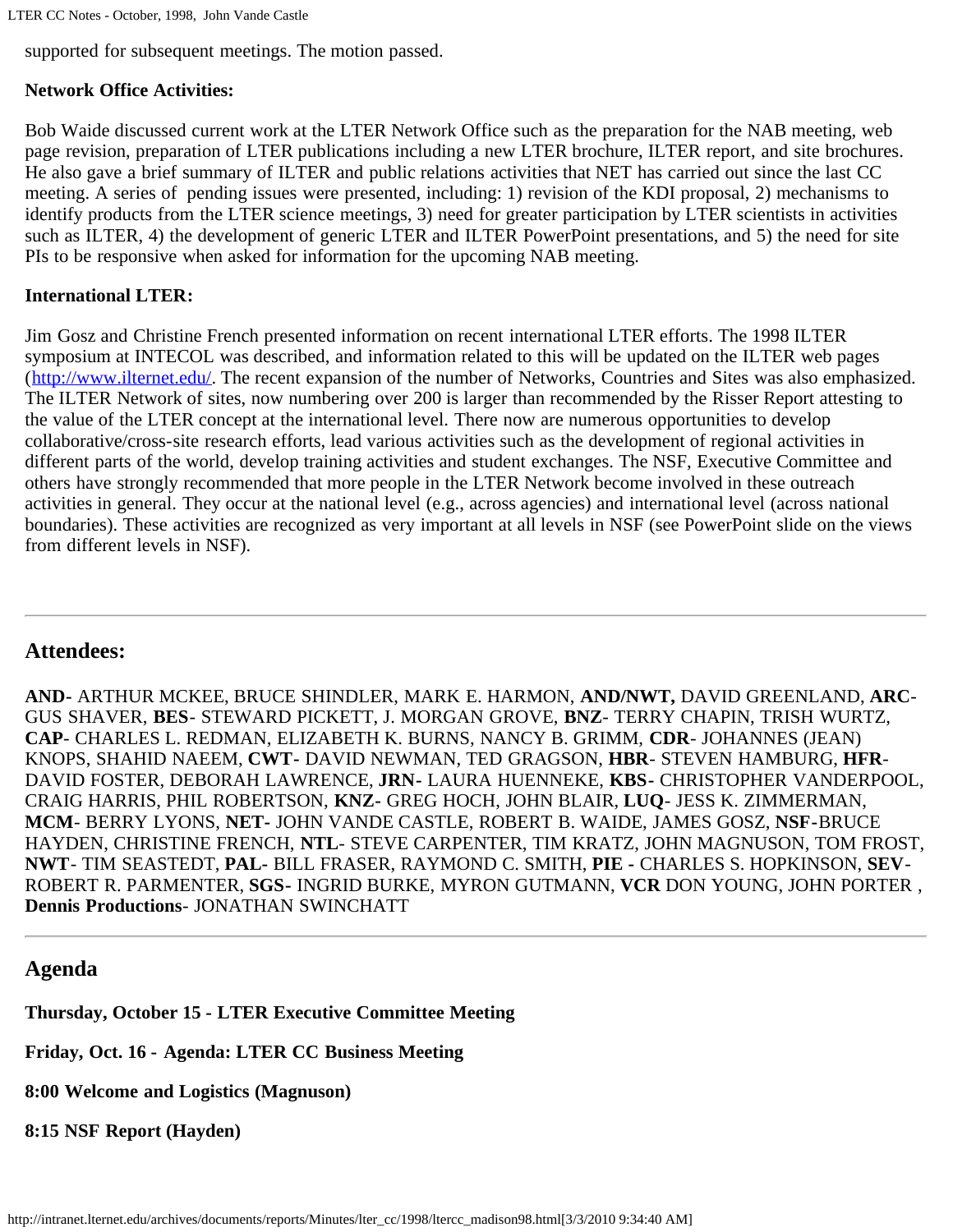**8:45 National Advisory Board (Waide)**

**9:15 All Sci. Meeting (Parmenter)**

**9:45 SDSC Modeling Workshop (Waide)**

**10:00 Break**

**10:20 Publications Comm. Rpt. (Robertson)**

**10:40 Observatories**

- **Microbial (Hobbie)**
- **Biodiversity (Hayden)**
- **Technology (Burke/Vande Castle)**
- **11:30 Future of the Network (Waide)**

**12:00 Lunch**

**Afternoon Field Trip**

Sunday, Oct. 18

**8:00 Vision Statements**

**8:15 Education/LTER Schoolyard**

**8:30 Science Stories (Gosz)**

**8:45 Climate and Ecol. Theme (Smith)**

**9:00 LTER Filming (Swinchatt)**

**9:10 Committee Reports**

- **Graduate Student (Hoch)**
- **Data Managers (Porter)**
- **Technology (Vande Castle)**
- **Network Office Status (Waide)**

**10:00 BREAK**

**10:15 TEMS/MODIS Demo (Vande Castle)**

**10:45 ILTER Workshops (Gosz/French)**

#### **11:00 Final Actions/Recommendations**

**12:00 Next Meetings & Closing**

**Saturday, October 17 "Linking natural and socioeconomic processes: long term human interactions with the landscape."**